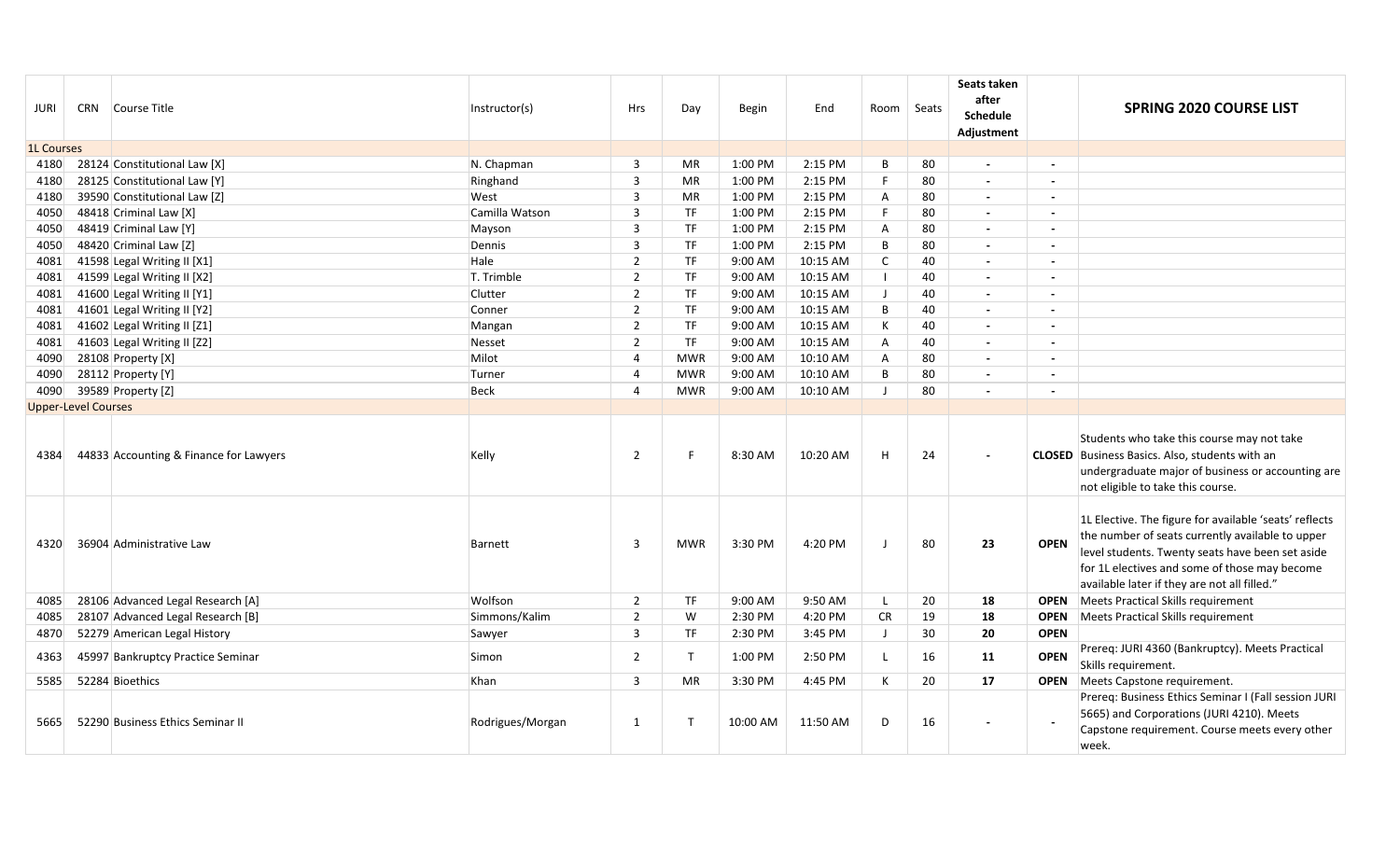| <b>JURI</b> | <b>CRN</b> | Course Title                                  | Instructor(s) | Hrs                     | Day          | <b>Begin</b> | End       | Room         | Seats | Seats taken<br>after<br><b>Schedule</b><br>Adjustment |               | <b>SPRING 2020 COURSE LIST</b>                                                                                                                                                                                                                                                                   |
|-------------|------------|-----------------------------------------------|---------------|-------------------------|--------------|--------------|-----------|--------------|-------|-------------------------------------------------------|---------------|--------------------------------------------------------------------------------------------------------------------------------------------------------------------------------------------------------------------------------------------------------------------------------------------------|
| 5893        |            | 41879 Business Immigration Law                | Simmons       | $\overline{2}$          | W            | 1:00 PM      | 2:50 PM   |              | 32    | 8                                                     | <b>OPEN</b>   | Meets Practical Skills and Capstone requirement.                                                                                                                                                                                                                                                 |
| 4087        |            | 36834 Business Law Research                   | Striepe       | $\mathbf{1}$            | W            | 1:30 PM      | 2:20 PM   | <b>CR</b>    | 19    | $\overline{\phantom{a}}$                              |               | <b>CLOSED</b> Meets Practical Skills requirement                                                                                                                                                                                                                                                 |
| 4211        |            | 28130 Business Negotiations                   | Morgan        | $\overline{2}$          | M            | 2:30 PM      | 4:20 PM   |              | 16    |                                                       | <b>CLOSED</b> | 12 seats available for point allocation. The 20 seats<br>include the 8 members of the Negotiation Team.<br>Team members do not need to allocate points.                                                                                                                                          |
| 5048        |            | 55171 Child Welfare Mock Trial Simulation     | Hetherington  | 3                       | $\mathsf{T}$ | 1:25 PM      | 4:10 PM   | <b>BC</b>    | -5    |                                                       | <b>CLOSED</b> | Prerequisites: Either Trial Practice JURI 5040, Moot<br>Court, Mock Trial JURI 5042/5046/5047, Evidence<br>JURI 4250, OR the CEASE Clinic JURI 5761S/5762S.<br>On February 18, this class will meet in the Hatton<br>Lovejoy Courtroom.                                                          |
| 4235        |            | 52099 Christian Perspectives on Legal Thought | N. Chapman    | $\overline{2}$          | T            | 9:30 AM      | 11:20 AM  | E            | 20    | $\overline{\phantom{a}}$                              |               | <b>CLOSED</b> Meets Capstone requirement.                                                                                                                                                                                                                                                        |
| 4190        |            | 43909 Constitutional Law II                   | West          | $\overline{3}$          | <b>MWR</b>   | 10:30 AM     | 11:20 AM  | $\mathsf{A}$ | 65    | 26                                                    | <b>OPEN</b>   |                                                                                                                                                                                                                                                                                                  |
| 4196        |            | 52097 Constitutional Theory                   | Coenen        | 3                       | <b>TF</b>    | 1:00 PM      | 2:15 PM   | E.           | 20    | 19                                                    | <b>OPEN</b>   | Meets Capstone requirement.                                                                                                                                                                                                                                                                      |
| 5456E       |            | 44054 Contract Drafting: Start ups & NVs      | Tracy         | $\overline{3}$          | $\mathsf{T}$ | 4:30 PM      | 6:20 PM   | ONL          | 20    |                                                       |               | <b>CLOSED.</b> Meets Practical Skills or 2L Writing<br><b>CLOSED</b> requirement. The class will be primarily<br>asynchronous.                                                                                                                                                                   |
| 4430        |            | 36912 Copyright Law                           | Shipley       | $\overline{3}$          | <b>MWR</b>   | 1:30 PM      | 2:20 PM   | H            | 80    | 19                                                    | <b>OPEN</b>   | One cannot take the IP Survey (JURI 5050) after<br>having taken any two of the following courses:<br>Copyright Law (JURI 4430), Patent Law (JURI 4920),<br>or Trademark Law (JURI 4930). If the IP Survey<br>course is taken first, any or all three of the<br>advanced IP courses can be taken. |
| 4600        |            | 45998 Corporate Tax                           | Polsky        | $\overline{3}$          | <b>MW</b>    | 9:00 AM      | 10:15 AM  | G            | 40    | 19                                                    |               | <b>OPEN</b> Prereq: Federal Income Tax (JURI 5120)                                                                                                                                                                                                                                               |
| 4210        |            | 28129 Corporations                            | Miller        | $\overline{\mathbf{3}}$ | MR           | 10:30 AM     | 11:45 AM  | В            | 80    | 54                                                    | <b>OPEN</b>   | 1L Elective. The figure for available 'seats' reflects<br>the number of seats currently available to upper<br>level students. Twenty seats have been set aside<br>for 1L electives and some of those may become<br>available later if they are not all filled."                                  |
| 4278        |            | 52100 Criminal Law Drafting                   | Mangan        | $\overline{3}$          | <b>TF</b>    | 1:00 PM      | $2:15$ PM | G            | 20    |                                                       | <b>CLOSED</b> | Meets Practical Skills or 2L Writing requirement.                                                                                                                                                                                                                                                |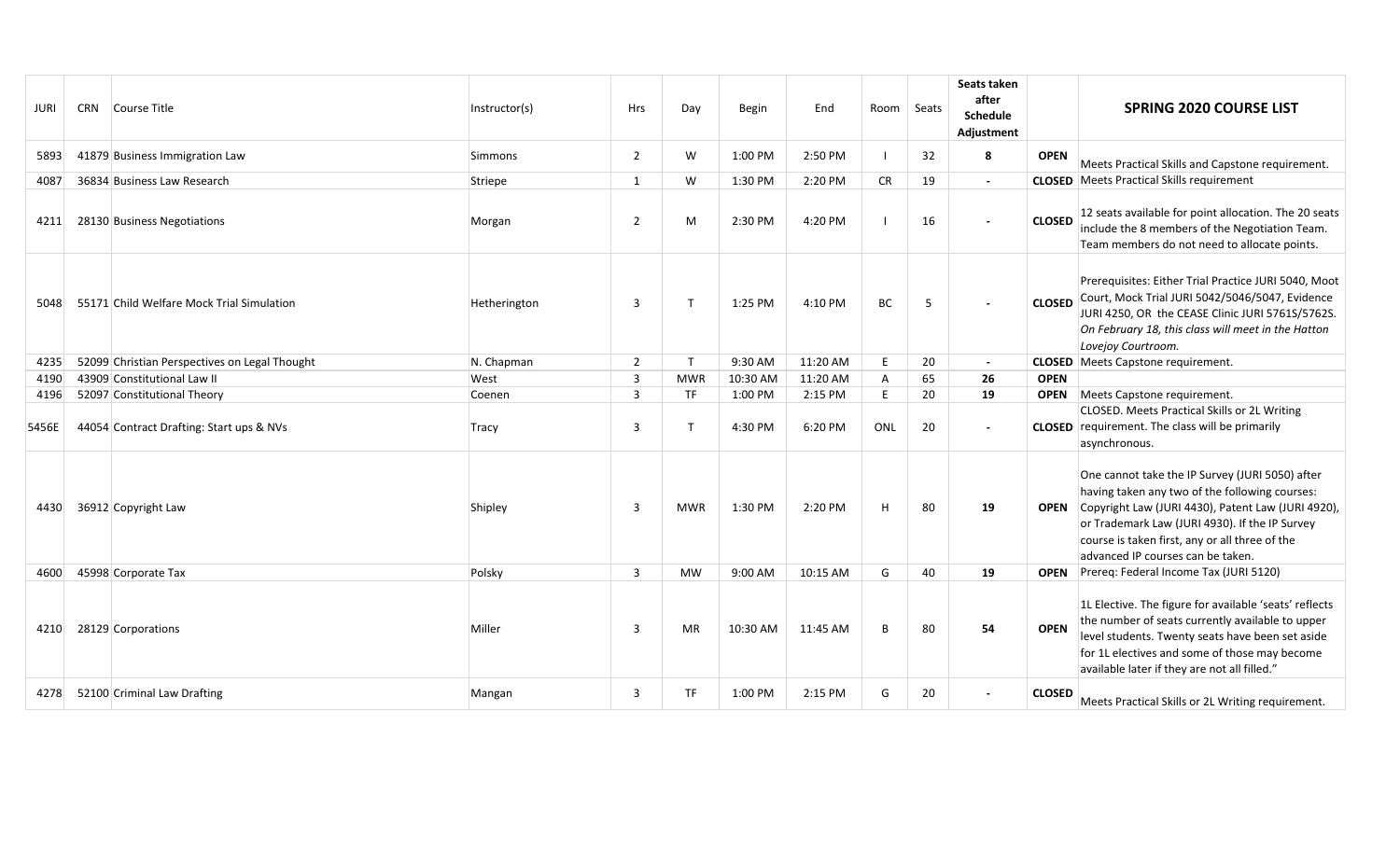| JURI  | CRN Course Title                    | Instructor(s)  | Hrs            | Day          | <b>Begin</b> | End      | Room   Seats   |    | Seats taken<br>after<br><b>Schedule</b><br>Adjustment |               | <b>SPRING 2020 COURSE LIST</b>                                                                                                                                                                                                                                                                                                           |
|-------|-------------------------------------|----------------|----------------|--------------|--------------|----------|----------------|----|-------------------------------------------------------|---------------|------------------------------------------------------------------------------------------------------------------------------------------------------------------------------------------------------------------------------------------------------------------------------------------------------------------------------------------|
| 4460  | 28571 Criminal Procedure I          | J.Cook         | 3              | MR           | 2:30 PM      | 3:45 PM  | B              | 80 | 57                                                    | <b>OPEN</b>   | 1L Elective. The figure for available 'seats' reflects<br>the number of seats currently available to upper<br>level students. Twenty seats have been set aside<br>for 1L electives and some of those may become<br>available later if they are not all filled."                                                                          |
| 4470  | 48355 Criminal Procedure II         | J. Cook        | 3              | MR           | 10:30 AM     | 11:45 AM | F              | 80 | 77                                                    | <b>OPEN</b>   | 1L Elective. The figure for available 'seats' reflects<br>the number of seats currently available to upper<br>level students. Twenty seats have been set aside<br>for 1L electives and some of those may become<br>available later if they are not all filled.                                                                           |
| 5850  | 28138 Document Drafting: Contracts  | Conner         | 3              | <b>TF</b>    | 1:00 PM      | 2:15 PM  |                | 20 | $\blacksquare$                                        | <b>CLOSED</b> | Meets Practical Skills or 2L Writing requirement.                                                                                                                                                                                                                                                                                        |
| 5455  | 48378 Document Drafting: Litigation | T. Trimble     | 3              | <b>TF</b>    | 1:00 PM      | 2:15 PM  | $\blacksquare$ | 20 | $\overline{\phantom{a}}$                              | <b>CLOSED</b> | Meets Practical Skills or 2L Writing requirement.                                                                                                                                                                                                                                                                                        |
| 4851  | 48363 Document Drafting: Survey     | Nesset         | 3              | <b>TF</b>    | 2:30 PM      | 3:45 PM  | E              | 20 | 17                                                    | <b>OPEN</b>   | Meets Practical Skills or 2L Writing requirement.                                                                                                                                                                                                                                                                                        |
| 5720  | 53260 Elder Law                     | Stowe          | $\overline{2}$ | M            | 4:30 PM      | 6:20 PM  | $\mathsf{C}$   | 20 | $\sim$                                                | <b>CLOSED</b> |                                                                                                                                                                                                                                                                                                                                          |
| 5650  | 48406 Employment Law                | Johnson        | 3              | <b>MWR</b>   | 1:30 PM      | 2:20 PM  | К              | 60 | 48                                                    | <b>OPEN</b>   |                                                                                                                                                                                                                                                                                                                                          |
| 5570  | 32667 Entertainment Law             | Duitsman/McGee | $\overline{2}$ | F            | 8:30 AM      | 10:20 AM | D              | 15 | $\blacksquare$                                        | <b>CLOSED</b> |                                                                                                                                                                                                                                                                                                                                          |
| 4250E | 43968 Evidence [A]                  | Scherr         | 3              | $\mathsf{T}$ | 6:30 PM      | 8:00 PM  | ONL            | 60 | 52                                                    | <b>OPEN</b>   | 75 minutes of class; 75 minutes of podcasts and<br>online exercises. - 1L Elective. The figure for<br>available 'seats' reflects the number of seats<br>currently available to upper level students. Twenty<br>seats have been set aside for 1L electives and some<br>of those may become available later if they are not<br>all filled. |
| 4250  | 28229 Evidence [B]                  | Dennis         | 3              | <b>TF</b>    | 9:00 AM      | 10:15 AM |                | 80 | 46                                                    | <b>OPEN</b>   |                                                                                                                                                                                                                                                                                                                                          |
| 4570  | 28577 Federal Courts                | Wells          | 3              | <b>MWR</b>   | 9:30 AM      | 10:20 AM |                | 48 | 37                                                    | <b>OPEN</b>   |                                                                                                                                                                                                                                                                                                                                          |
| 5120  | 46017 Federal Income Tax            | Camilla Watson | 3              | <b>TF</b>    | 10:30 AM     | 11:45 AM | F              | 60 | 23                                                    | <b>OPEN</b>   | 1L Elective. The figure for available 'seats' reflects<br>the number of seats currently available to upper<br>level students. Twenty seats have been set aside<br>for 1L electives and some of those may become<br>available later if they are not all filled.                                                                           |
| 5013  | 41597 GA J Int'l & Comparative Law  | Durkee         | $\overline{2}$ |              |              |          |                |    |                                                       |               | Permission only. 2Ls only. Meets Capstone<br>requirement.                                                                                                                                                                                                                                                                                |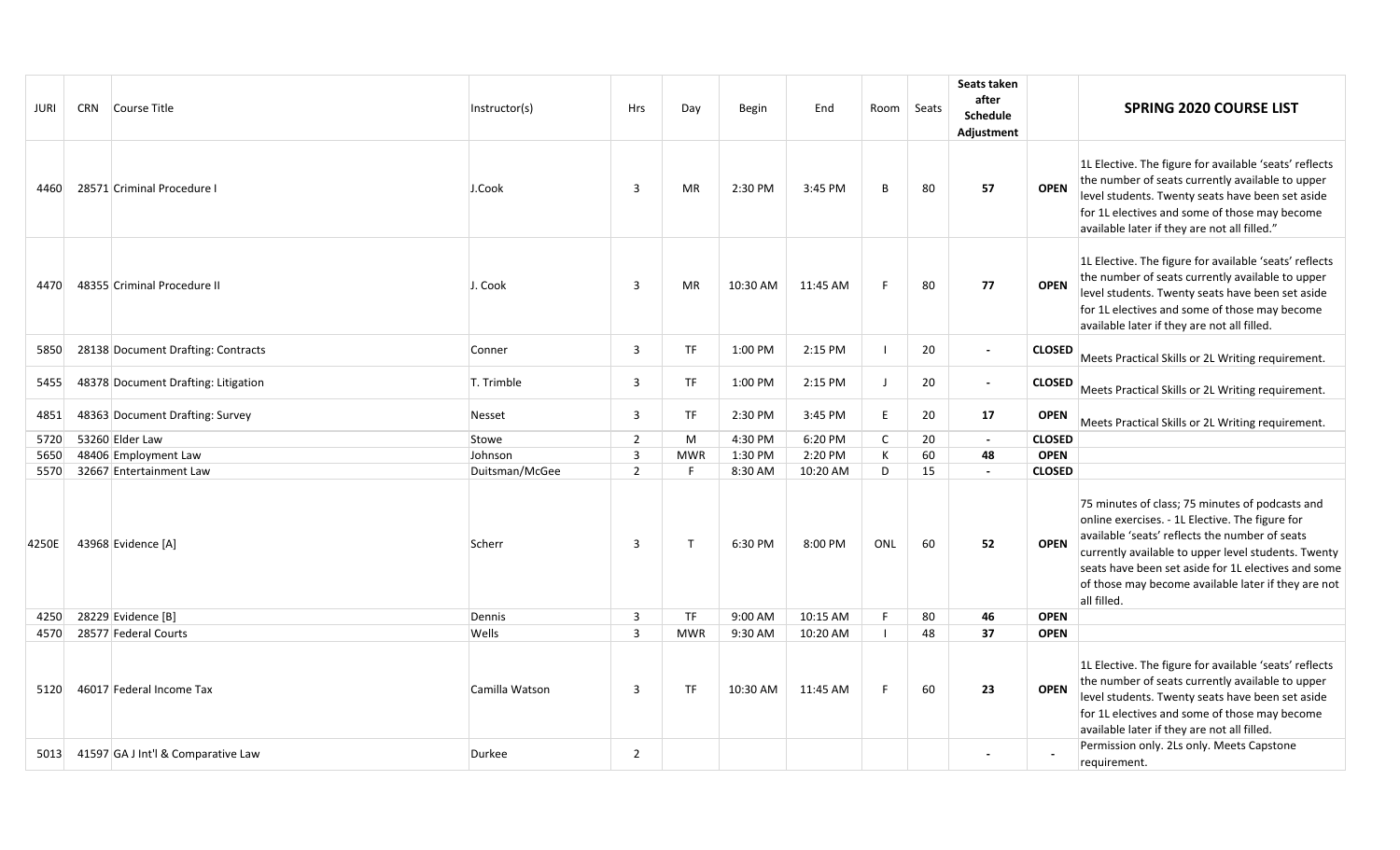| JURI  | CRN Course Title                                    | Instructor(s) | Hrs                     | Day          | Begin      | End        | Room Seats     |    | Seats taken<br>after<br><b>Schedule</b><br>Adjustment |               | <b>SPRING 2020 COURSE LIST</b>                                                                                                                                                                                                                                 |
|-------|-----------------------------------------------------|---------------|-------------------------|--------------|------------|------------|----------------|----|-------------------------------------------------------|---------------|----------------------------------------------------------------------------------------------------------------------------------------------------------------------------------------------------------------------------------------------------------------|
| 5012  | 41596 Georgia Journal Intell Prop Law               | Shipley       | $\overline{2}$          |              |            |            |                |    |                                                       |               | Permission only. 2Ls only. Meets Capstone<br>requirement.                                                                                                                                                                                                      |
| 5011  | 41595 Georgia Law Review                            | Dennis        | $\overline{2}$          |              |            |            |                |    |                                                       |               | Permission only. 2Ls only. Meets Capstone<br>requirement.                                                                                                                                                                                                      |
| 4089E | 52092 Georgia Legal Research                        | Taylor        | $\mathbf{1}$            | W            | 4:30 PM    | 6:20 PM    | ONL            | 40 | 38                                                    | <b>OPEN</b>   | Meets Practical Skills requirement. This class will<br>not meet every week.                                                                                                                                                                                    |
| 4620  | 28580 Georgia Practice and Procedure                | Brown         | 3                       | <b>MR</b>    | 9:00 AM    | 10:15 AM   | F.             | 80 | 53                                                    | <b>OPEN</b>   |                                                                                                                                                                                                                                                                |
| 4630  | 48361 Insurance Law                                 | Watkins       | $\overline{2}$          | M            | 3:30 PM    | 5:20 PM    | H              | 30 | 20                                                    | <b>OPEN</b>   |                                                                                                                                                                                                                                                                |
| 5050  | 36599 Intellectual Property Survey                  | Miller        | 3                       | <b>MR</b>    | 2:30 PM    | 3:45 PM    | G              | 80 | 47                                                    | <b>OPEN</b>   | 1L Elective. The figure for available 'seats' reflects<br>the number of seats currently available to upper<br>level students. Twenty seats have been set aside<br>for 1L electives and some of those may become<br>available later if they are not all filled. |
| 5290S | 45778 Interdisciplinary Environmental Law Practicum | Fowler        | 4                       | W            | 10:10 AM   | 1:00 PM    | $\bar{a}$      | 12 |                                                       |               | Meets Practical Skills and Capstone requirement.<br><b>CLOSED</b> This course will be in the Ecology Building Room<br>117 (South campus).                                                                                                                      |
| 4720  | 36915 International Arbitration                     | Silbert/King  | $\overline{2}$          | $\mathsf{T}$ | 3:30 PM    | 5:20 PM    | -L             | 20 | $\overline{\phantom{a}}$                              | <b>CLOSED</b> |                                                                                                                                                                                                                                                                |
| 4675  | 52274 International Business Transactions           | Durkee        | 3                       | MR           | 1:00 PM    | 2:20 PM    | $\mathbf{I}$   | 30 | 18                                                    | <b>OPEN</b>   |                                                                                                                                                                                                                                                                |
| 5205  | 52283 International Law Colloquium                  | Cohen         | 3                       | -F           | 1:00 PM    | 2:50 PM    | CR             | 17 | 7                                                     | <b>OPEN</b>   | Prereq: Public International Law (JURI 4640). This<br>course involves a 1 hour session on Wed                                                                                                                                                                  |
| 5205  | <b>International Law Colloquium</b>                 | Cohen         |                         | <b>TBD</b>   | <b>TBD</b> | <b>TBD</b> | <b>CR</b>      |    | $\sim$                                                |               | afternoons and 2 hour session of Friday afternoons.                                                                                                                                                                                                            |
| 5360  | 48368 International Trade Laws                      | Cohen         | 3                       | <b>TWF</b>   | 10:30 AM   | 11:20 AM   | $\blacksquare$ | 30 | 5                                                     | <b>OPEN</b>   |                                                                                                                                                                                                                                                                |
| 5623  | 52289 Law & Medicine                                | Khan          | $\overline{\mathbf{3}}$ | MR           | 10:30 AM   | 11:45 AM   | $\Box$         | 30 | $\overline{\phantom{a}}$                              |               | <b>CLOSED</b> Meets Capstone requirement.                                                                                                                                                                                                                      |
| 5626  | 48403 Law of American Health Care                   | Weeks         | $\overline{3}$          | <b>TF</b>    | 9:00 AM    | 10:15 AM   | <b>CR</b>      | 80 | 9                                                     | <b>OPEN</b>   |                                                                                                                                                                                                                                                                |
| 5760  | 28135 Legal Malpractice                             | Lefkowitz     | $\overline{2}$          | $\mathsf{T}$ | 1:00 PM    | 2:50 PM    | F.             | 80 | 9                                                     | <b>OPEN</b>   |                                                                                                                                                                                                                                                                |
| 5080  | 52282 Life Cycle of a Corporation                   | Rodrigues     | 3                       | MR           | 10:30 AM   | 11:45 AM   | E              | 18 | $\overline{\phantom{a}}$                              | <b>CLOSED</b> | Prereq: Corporations (JURI 4210). Meets Practical<br>Skills and Capstone Requirement.                                                                                                                                                                          |
| 5975  | 28121 Mediation I                                   | Lanier        | 3                       | W            | 1:30 PM    | 4:20 PM    | L              | 15 | $\overline{\phantom{a}}$                              |               | <b>CLOSED</b> Meets Practical Skills requirement.                                                                                                                                                                                                              |
| 5590  | 28747 Medical Malpractice                           | Cook/Booth    | -1                      | W            | 6:00 PM    | 7:50 PM    | A              | 80 | 31                                                    | <b>OPEN</b>   | This course will meet on the following Wednesdays<br>from 6-7:50PM in Classroom A: Feb. 12, 19, & 26;<br>March 4, 18, & 25; April 1. The Final Exam will be<br>April 8.                                                                                        |
| 5047  | 38002 Mock Trial Competition                        | Casey/McNiff  | $\overline{2}$          |              |            |            |                |    |                                                       |               | Permission only. Meets Practical Skills requirement.                                                                                                                                                                                                           |
| 4199  | 43914 Modern American Legal Theory                  | Turner        | 3                       | W            | 2:30 PM    | 4:25 PM    | SB             | 20 | $\blacksquare$                                        |               | <b>CLOSED</b> Meets Capstone requirement.                                                                                                                                                                                                                      |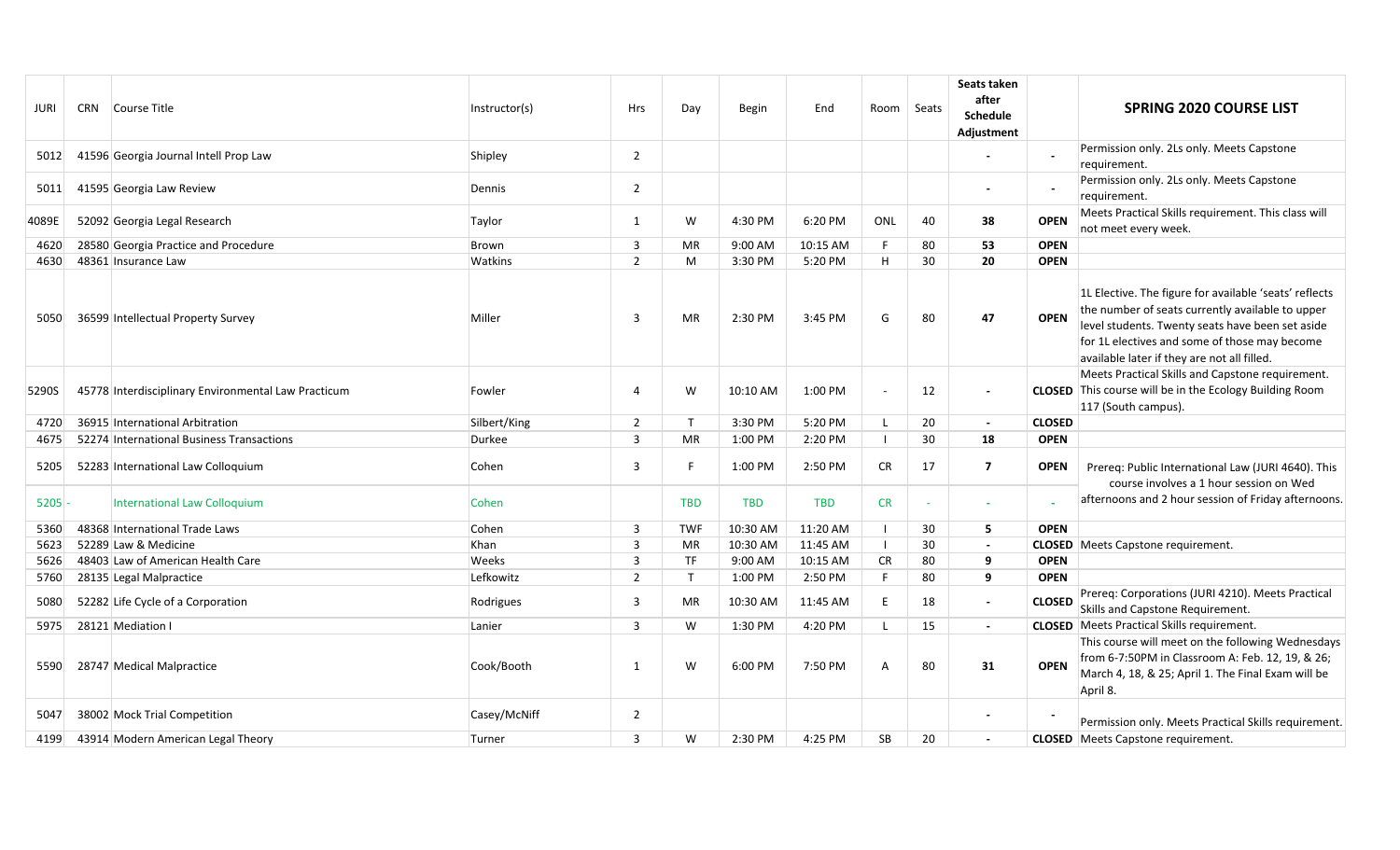| JURI | CRN Course Title                           | Instructor(s)       | <b>Hrs</b>     | Day          | Begin    | End      |                | Room Seats | Seats taken<br>after<br><b>Schedule</b><br>Adjustment |               | <b>SPRING 2020 COURSE LIST</b>                                                                                                                                                                                                                                 |
|------|--------------------------------------------|---------------------|----------------|--------------|----------|----------|----------------|------------|-------------------------------------------------------|---------------|----------------------------------------------------------------------------------------------------------------------------------------------------------------------------------------------------------------------------------------------------------------|
| 5042 | 37274 Moot Court Competition               | Casey/McNiff        | $\overline{2}$ |              |          |          |                |            |                                                       |               | Permission only. Meets Practical Skills requirement.                                                                                                                                                                                                           |
| 5042 | 53931 Moot Court Competition: Internatl    | Rutledge            | $\overline{2}$ |              |          |          |                |            |                                                       |               | Permission only. Meets Practical Skills requirement.                                                                                                                                                                                                           |
| 5044 | 37275 Negotiation Competition              | Morgan              | $\overline{2}$ |              |          |          |                |            |                                                       |               | Permission only. Meets Practical Skills requirement.                                                                                                                                                                                                           |
| 5090 | 44052 Partnership Tax                      | Polsky              | 3              | <b>MW</b>    | 1:00 PM  | 2:15 PM  | G              | 40         | 18                                                    | <b>OPEN</b>   | Prereq: Federal Income Tax (JURI 5120)                                                                                                                                                                                                                         |
| 5453 | 55173 Pre-Trial Civil Litigation           | Mapen               | 1              | R            | 4:30 PM  | 6:20 PM  | H              | 20         | $\overline{\phantom{a}}$                              | <b>CLOSED</b> | Meets Practical Skills requirement. The class will<br>meet every other week.                                                                                                                                                                                   |
| 4640 | 36833 Public International Law             | Amann               | 3              | <b>TF</b>    | 10:30 AM | 11:45 AM | H              | 80         | 27                                                    | <b>OPEN</b>   | 1L Elective. The figure for available 'seats' reflects<br>the number of seats currently available to upper<br>level students. Twenty seats have been set aside<br>for 1L electives and some of those may become<br>available later if they are not all filled. |
| 5894 | 55175 Refugee & Asylum Law                 | Amann               | $\overline{2}$ | $\mathsf{T}$ | 1:00 PM  | 2:50 PM  | H              | 25         | 13                                                    | <b>OPEN</b>   |                                                                                                                                                                                                                                                                |
| 4950 | 44071 Secured Transactions                 | Simon               | 3              | <b>TF</b>    | 10:30 AM | 11:45 AM | $\mathsf{C}$   | 60         | 55                                                    | <b>OPEN</b>   | 1L Elective. The figure for available 'seats' reflects<br>the number of seats currently available to upper<br>level students. Twenty seats have been set aside<br>for 1L electives and some of those may become<br>available later if they are not all filled. |
| 5595 | 48402 Securities Enforcement               | Lipson/Davis        | $\mathbf{1}$   | M            | 8:30 AM  | 10:20 AM | D              | 12         | $\blacksquare$                                        | <b>CLOSED</b> | This course will meet every other week during the<br>semester.                                                                                                                                                                                                 |
| 4960 | 52280 Securities Regulation                | Rodrigues           | 3              | <b>MWR</b>   | 2:30 PM  | 3:20 PM  | $\overline{A}$ | 80         | 25                                                    | <b>OPEN</b>   |                                                                                                                                                                                                                                                                |
| 4822 | 48362 Sexual Orientation and Gender Law    | Bersinger           | $\overline{2}$ | M            | 2:30 PM  | 4:20 PM  | $\mathsf{C}$   | 80         | 5                                                     | <b>OPEN</b>   |                                                                                                                                                                                                                                                                |
| 4820 | 28593 Sociology of Law                     | Cooney              | 3              | T            | 5:00 PM  | 7:50 PM  | $\perp$        | 48         | 29                                                    | <b>OPEN</b>   |                                                                                                                                                                                                                                                                |
| 4625 | 54085 Solo and Small Firm Practice         | Bradford            | $\overline{2}$ | W            | 10:00 AM | 11:50 AM | H              | 20         | $\sim$                                                | <b>CLOSED</b> |                                                                                                                                                                                                                                                                |
| 4086 | 48347 Technology Skills for Legal Practice | Tubinis/Henneberger | 1              | M            | 9:00 AM  | 9:50 AM  | $\mathsf{L}$   | 20         | $\overline{\phantom{a}}$                              |               | <b>CLOSED</b> Meets Practical Skills requirement.                                                                                                                                                                                                              |
| 4300 | 28565 The Law and Ethics of Lawyering [A]  | Brown               | 3              | <b>MWR</b>   | 2:30 PM  | 3:20 PM  | F              | 80         | 65                                                    | <b>OPEN</b>   | 1L Elective. The figure for available 'seats' reflects<br>the number of seats currently available to upper<br>level students. Twenty seats have been set aside<br>for 1L electives and some of those may become<br>available later if they are not all filled. |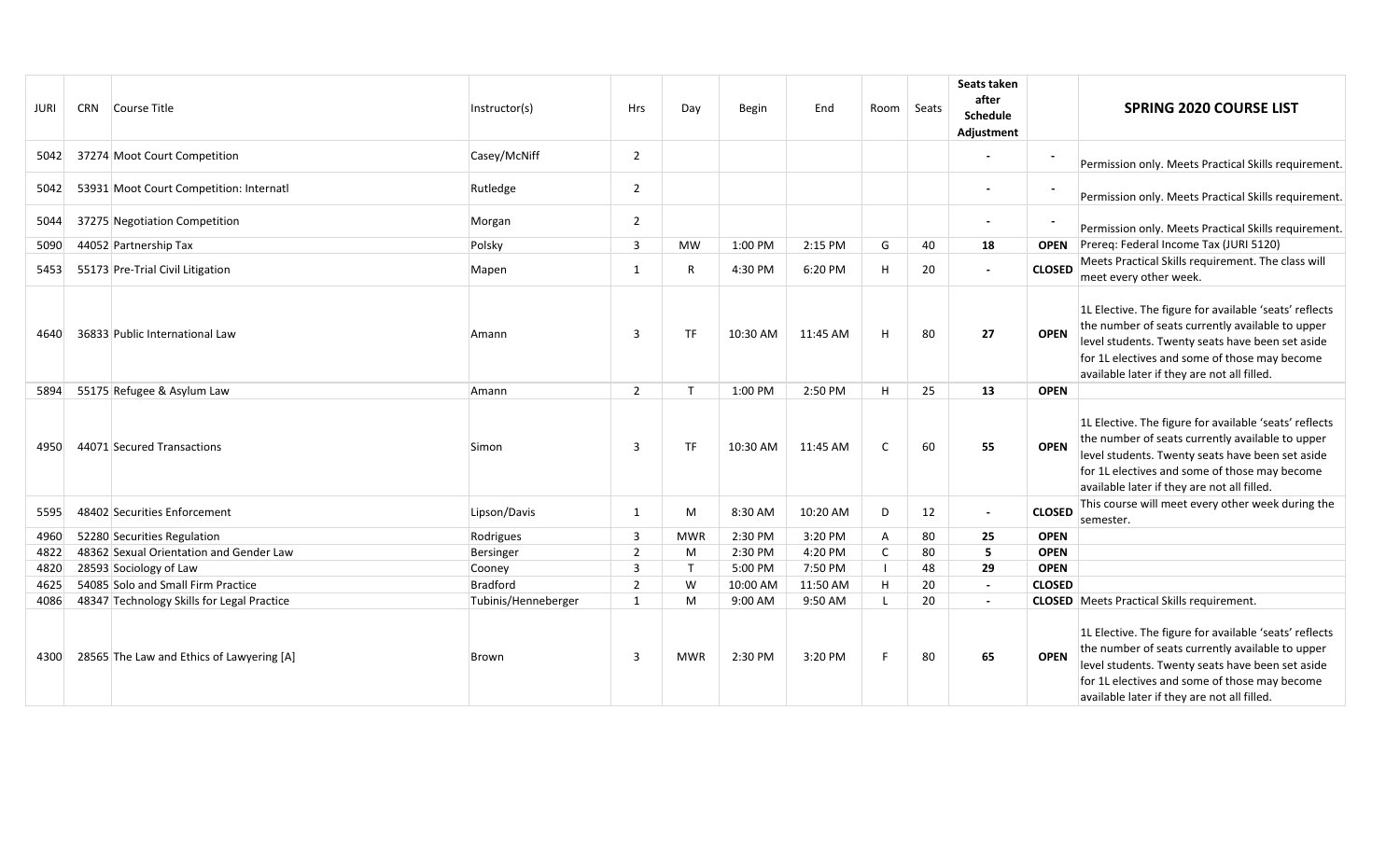| JURI         | CRN Course Title                          | Instructor(s)    | <b>Hrs</b>     | Day          | <b>Begin</b>          | End        | Room Seats   |    | Seats taken<br>after<br><b>Schedule</b><br>Adjustment |             | <b>SPRING 2020 COURSE LIST</b>                                                                                                                                                                                                                                 |
|--------------|-------------------------------------------|------------------|----------------|--------------|-----------------------|------------|--------------|----|-------------------------------------------------------|-------------|----------------------------------------------------------------------------------------------------------------------------------------------------------------------------------------------------------------------------------------------------------------|
| 4300         | 39725 The Law and Ethics of Lawyering [B] | Hall             | 3              | <b>TF</b>    | 10:30 AM              | 11:45 AM   | A            | 80 | 52                                                    | <b>OPEN</b> | 1L Elective. The figure for available 'seats' reflects<br>the number of seats currently available to upper<br>level students. Twenty seats have been set aside<br>for 1L electives and some of those may become<br>available later if they are not all filled. |
| 4135         | 48350 Torts II                            | Wells            | $\overline{2}$ | W            | 2:30 PM               | 4:20 PM    | $\mathsf{C}$ | 80 | 32                                                    | <b>OPEN</b> |                                                                                                                                                                                                                                                                |
| 5045         | 37276 Transactional Law Competition       | Morgan           | $\overline{2}$ |              |                       |            |              |    | $\overline{\phantom{a}}$                              |             | Permission only. Meets Practical Skills requirement                                                                                                                                                                                                            |
| 5040         | 28725 Trial Practice [A]                  | Nichols          | $\overline{2}$ | W            | 3:30 PM               | 6:20 PM    | B            | 18 | 15                                                    | <b>OPEN</b> | Meets Practical Skills requirement.                                                                                                                                                                                                                            |
| 5040         | 46111 Trial Practice [B]                  | Mauldin          | $\overline{2}$ | R            | 3:30 PM               | 6:20 PM    | <b>HLC</b>   | 18 | $\blacksquare$                                        |             | <b>CLOSED</b> Meets Practical Skills requirement.                                                                                                                                                                                                              |
| 4280         | 28232 Trusts and Estates I                | Hall             | $\overline{3}$ | <b>TF</b>    | 2:30 PM               | 3:45 PM    | B.           | 80 | 55                                                    | <b>OPEN</b> | 1L Elective. The figure for available 'seats' reflects<br>the number of seats currently available to upper<br>level students. Twenty seats have been set aside<br>for 1L electives and some of those may become<br>available later if they are not all filled. |
| 5282         | 50154 Urban Resilience                    | Stuckey          | $\overline{2}$ | $\mathsf{R}$ | 9:30 AM               | 11:20 AM   | C            | 80 | 19                                                    | <b>OPEN</b> |                                                                                                                                                                                                                                                                |
| 5276         | 48367 Wildlife Law                        | French           | $\overline{2}$ | M            | 9:00 AM               | 10:50 AM   | H            | 20 | 10                                                    | <b>OPEN</b> |                                                                                                                                                                                                                                                                |
| Mini-courses |                                           |                  |                |              |                       |            |              |    |                                                       |             |                                                                                                                                                                                                                                                                |
| 5595         | 53696 Corporate Litigation                | Glasscock/Lukacs | 1              |              | *see notes *see notes | *see notes | C            | 30 | 29                                                    | <b>OPEN</b> | Prerequisite JURI 4210. This will be a 3-day course<br>(April 3-5) taught on Friday April 3 from<br>3:00-7:30PM; Saturday April 4 from<br>9:00AM-12:30PM & 1:30-3:00PM and Sunday April<br>5 from 10:00-1:30PM in Classroom C (Hirsch 256).                    |
| 5595         | 50900 Electronic Discovery                | Solomon          | 1              | W            | 10:00 AM              | 11:50 AM   | К            | 40 | 31                                                    | <b>OPEN</b> | The course will meet on January 15 and 29,<br>February 12 and 26, March 18, and April 1 and 15<br>(Wednesdays) from 10:00-11:50AM in Classroom K<br>(Rusk 109).                                                                                                |
| 5595         | 53867 Franchise Law                       | Lockerby         | 1              |              | *see notes *see notes | *see notes |              | 30 | 22                                                    | <b>OPEN</b> | Course will meet February 24-28 in Classroom J.<br>MTWF 4:30-7:10PM, and Thursday 2/27 6:20-<br>8:10PM.                                                                                                                                                        |
| 4581         | 45698 Persuading the Judge and Jury       | T. Burch/Thacker | 1              |              | *see notes *see notes | *see notes | BC           | 20 | 19                                                    |             | The course will meet in the Butler Courtroom in<br>OPEN Rusk Hall. Friday Feb. 14 12-1:20PM, Tuesday Feb.<br>18-Friday Feb. 21 12-1:50PM, Friday Feb. 21 6-<br>7:50PM, and Monday Feb. 24 12-1:20PM.                                                           |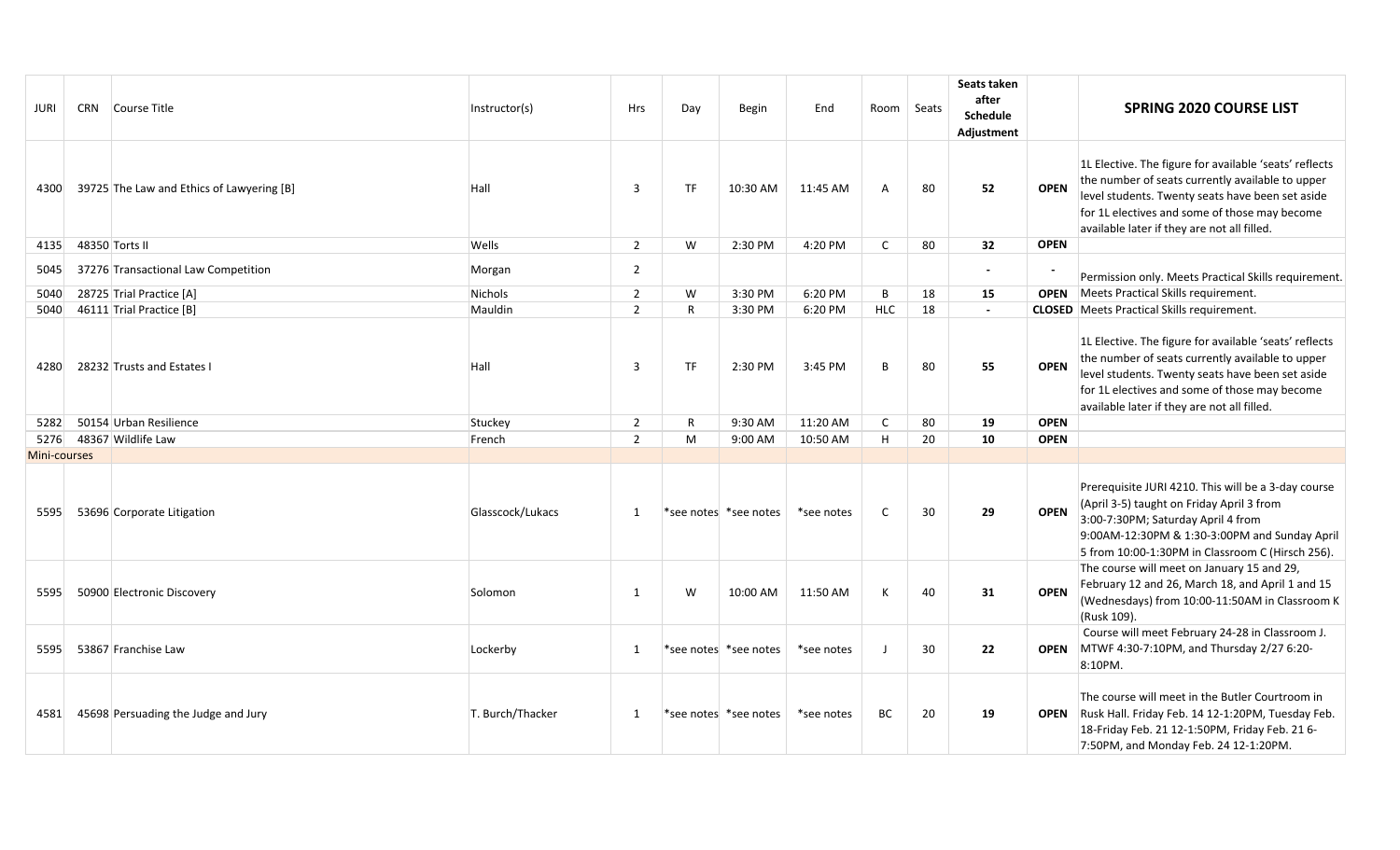| JURI  | CRN Course Title                                                | Instructor(s) | Hrs            | Day | Begin                 | End        | Room   Seats |    | Seats taken<br>after<br><b>Schedule</b><br>Adjustment |                          | <b>SPRING 2020 COURSE LIST</b>                                                                                                                                                                                                                                                                                                                                                                                                                                                                                                                                                              |
|-------|-----------------------------------------------------------------|---------------|----------------|-----|-----------------------|------------|--------------|----|-------------------------------------------------------|--------------------------|---------------------------------------------------------------------------------------------------------------------------------------------------------------------------------------------------------------------------------------------------------------------------------------------------------------------------------------------------------------------------------------------------------------------------------------------------------------------------------------------------------------------------------------------------------------------------------------------|
| 4581  | 53983 Special Challenges in Trying a High-Profile Criminal Case | Bodiford/Cook | 1              |     | *see notes *see notes | *see notes | -F           | 30 |                                                       |                          | This course will meet on the following Mondays:<br>CLOSED Feb. 17, March 23, and April 20 at 6:30-9:00PM<br>AND the following Sundays: March 22, April 19 at<br>2:00PM-4:30PM in Classroom F (Hirsch Hall 246).                                                                                                                                                                                                                                                                                                                                                                             |
| 4581  | 52126 State Constitutional Law                                  | Sutton/Beck   | 1              | W   | 4:30 PM               | 6:20 PM    | E            | 30 |                                                       | <b>CLOSED</b>            | This course will meet for seven sessions on<br>Wednesdays from 4:30-6:20PM in Room F on<br>January 8; Feb. 5, 12, & 19; March 4; and April 8 &<br>15. Particular attention will be paid to Judge<br>Sutton's book, 51 Imperfect Solutions: States and<br>the Making of American Constitutional Law.<br>Justices Blackwell, Nahmias, Peterson and Warren<br>of the Georgia Supreme Court will lead sessions<br>focused on the Georgia Constitution. Students will<br>write short papers and make presentations based<br>on their research. The course will be graded on a<br>pass/fail basis |
|       | <b>Clinics, Externships and Practicums</b>                      |               |                |     |                       |            |              |    |                                                       |                          |                                                                                                                                                                                                                                                                                                                                                                                                                                                                                                                                                                                             |
| 4156S | 41454 Appellate Litigation Clinic II                            | T. Burch      | 3              |     |                       |            |              | 10 |                                                       |                          | Permission only. Meets Practical Skills requirement.                                                                                                                                                                                                                                                                                                                                                                                                                                                                                                                                        |
| 4216S | 39722 Business Law Practicum                                    | Tracy         | $\overline{2}$ |     |                       |            |              | 8  |                                                       |                          | Permission only. Meets Practical Skills requirement.<br>Prereq: JURI 4300 plus either JURI 4000 or JURI<br>4210 plus any upper level drafting course. Credits<br>divided between graded hours and pass/fail clinic<br>hours. Students must register for both sections.                                                                                                                                                                                                                                                                                                                      |
| 4217S | 39723 Business Law Practicum Clinic Hours                       | Tracy         | $\overline{2}$ |     |                       |            |              | 8  | $\blacksquare$                                        | $\sim$                   |                                                                                                                                                                                                                                                                                                                                                                                                                                                                                                                                                                                             |
| 5310S | 39809 Capital Assistance Project                                | Nesset        | $\overline{2}$ |     |                       |            |              | 5  | $\blacksquare$                                        | $\sim$                   | Meets Practical Skills requirement.                                                                                                                                                                                                                                                                                                                                                                                                                                                                                                                                                         |
| 5761S | 52327 CEASE Clinic                                              | Hetherington  | $3$ to $6$     | W   | 8:00 AM               | 9:50 AM    | D            | 8  | $\blacksquare$                                        |                          | Permission only. Meets Practical Skills<br>requirement Must enroll for both sections.                                                                                                                                                                                                                                                                                                                                                                                                                                                                                                       |
| 5762S | 48428 CEASE Clinic Hours                                        | Hetherington  | $3$ to $6$     |     |                       |            |              | 8  | $\blacksquare$                                        | $\sim$                   |                                                                                                                                                                                                                                                                                                                                                                                                                                                                                                                                                                                             |
| 5970S | 39882 Civil Externship I                                        | Grant         | 4 to 6         | W   | 4:30 PM               | 6:20 PM    | E            | 25 |                                                       | $\sim$                   | Permission only. Meets Practical Skills requirement.<br>Total credit hours divided between graded portion<br>and pass/fail clinic hours. Students must register for<br>both sections.                                                                                                                                                                                                                                                                                                                                                                                                       |
| 5971S | 50206 Civil Externship I Hours                                  | Grant         | 4 to 6         |     |                       |            |              | 25 | $\overline{\phantom{a}}$                              | $\overline{\phantom{a}}$ |                                                                                                                                                                                                                                                                                                                                                                                                                                                                                                                                                                                             |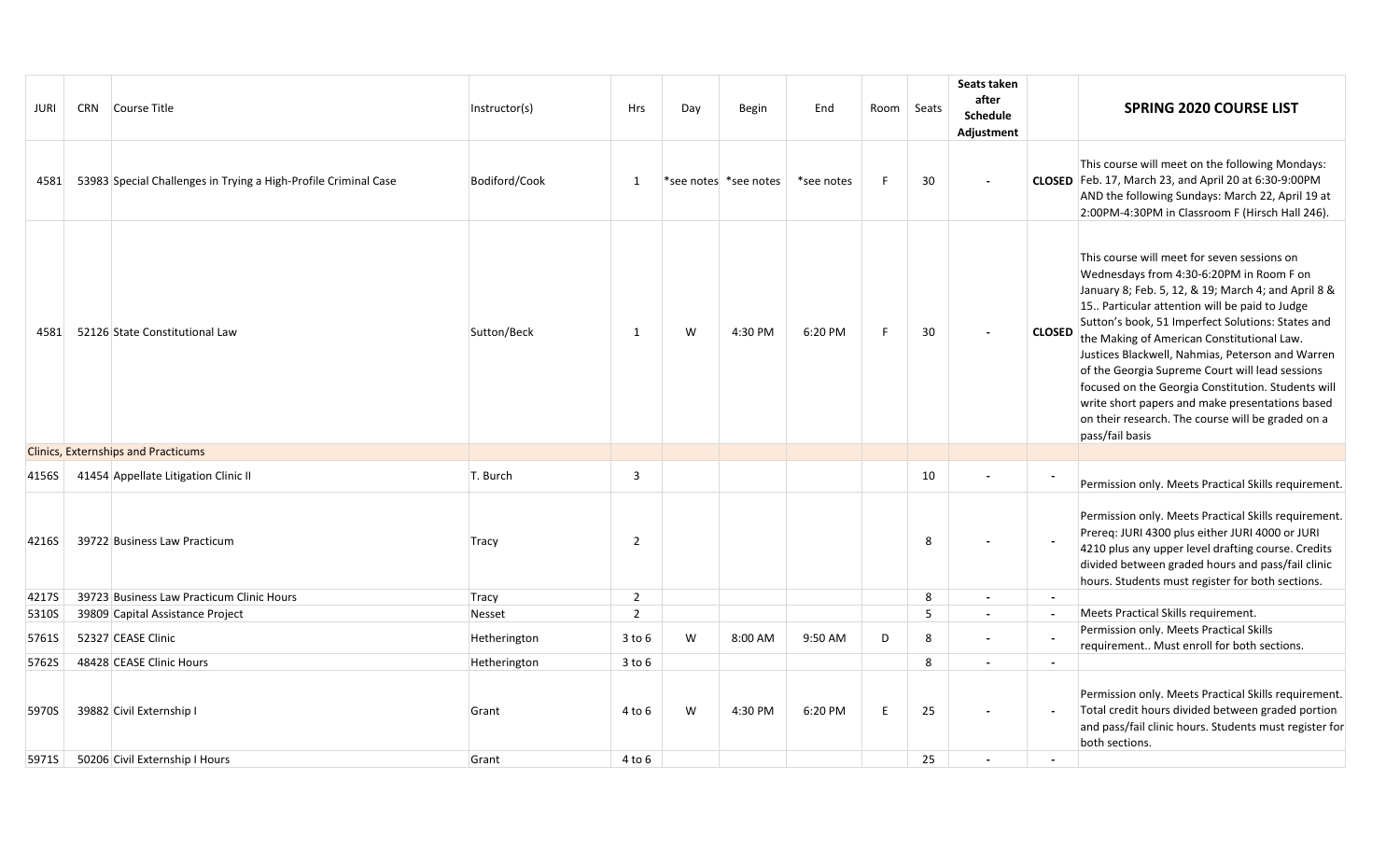| JURI  | CRN Course Title                                         | Instructor(s) | <b>Hrs</b>     | Day          | <b>Begin</b> | End     | Room Seats |    | Seats taken<br>after<br><b>Schedule</b><br>Adjustment |                          | <b>SPRING 2020 COURSE LIST</b>                                                                                                                                                        |
|-------|----------------------------------------------------------|---------------|----------------|--------------|--------------|---------|------------|----|-------------------------------------------------------|--------------------------|---------------------------------------------------------------------------------------------------------------------------------------------------------------------------------------|
| 5963S | 39879 Civil Externship II                                | Grant         | 4 to 6         | M            | 4:30 PM      | 6:20 PM | E          | 15 |                                                       |                          | Permission only. Meets Practical Skills requirement<br>Total credit hours divided between graded portion<br>and pass/fail clinic hours. Students must register for<br>both sections.  |
| 5964S | 39880 Civil Externship II Hours                          | Grant         | 4 to 6         |              |              |         |            | 15 | $\sim$                                                | $\overline{\phantom{a}}$ |                                                                                                                                                                                       |
| 5629S | 50205 Comm. Health Law Part. Clinic Hours                | Cade          | $\overline{2}$ |              |              |         |            | 8  | $\overline{a}$                                        |                          |                                                                                                                                                                                       |
| 5628S | 39856 Community Health Law Partnership                   | Cade          | $\overline{2}$ |              |              |         |            | 8  |                                                       |                          | Permission only. Meets Practical Skills requirement.<br>Year long commitment, Student must complete<br>both fall and spring semesters. Must enroll for both<br>sections.              |
| 5969S | 39881 Corporate Counsel Externship I                     | Morgan        | 4 to 6         | $\mathsf{T}$ | 4:00 PM      | 5:50 PM | H          | 18 | $\sim$                                                | $\sim$                   | Meets Practical Skills requirement.                                                                                                                                                   |
| 5968S | 50207 Corporate Counsel Externship I Lab                 | Morgan        | 4 to 6         |              |              |         |            | 18 | $\blacksquare$                                        | $\sim$                   |                                                                                                                                                                                       |
| 5969S | 50430 Corporate Counsel Externship II                    | Morgan        | 3 to 5         | M            | 12:00 PM     | 1:50 PM | E          | 6  | $\blacksquare$                                        | $\overline{\phantom{a}}$ |                                                                                                                                                                                       |
| 5968S | 50429 Corporate Counsel Externship Lab II                | Morgan        | $3$ to 5       |              |              |         |            |    | $\overline{a}$                                        | $\sim$                   |                                                                                                                                                                                       |
| 5170S | 39805 Criminal Defense Practicum I                       | Gabriel       | 3              | W            | 2:30 PM      | 4:20 PM | D          | 12 |                                                       | $\overline{\phantom{a}}$ | Permission only. Meets Practical Skills requirement.<br>On the first Saturday of the semester students<br>participate in an orientation.                                              |
| 4500S | 39734 Criminal Defense Practicum II                      | Gabriel       | 4 to 6         | Т            | 2:30 PM      | 4:20 PM | D          | 12 |                                                       | <b>CLOSED</b>            | Prerequisite JURI 5170. Meets Practical Skills<br>requirement. Credits are divided between graded<br>portion and pass/fail clinic hours. Students must<br>register for both sections. |
| 4501S | 50203 Criminal Defense Practicum II hours                | Gabriel       | 4 to 6         |              |              |         |            | 12 | $\blacksquare$                                        | $\sim$                   |                                                                                                                                                                                       |
| 5140S | 39802 Family Justice Clinic                              | Scartz        | 4 to 6         | W            | 3:30 PM      | 5:20 PM | G          | 8  | $\blacksquare$                                        |                          | Permission only. Meets Practical Skills<br>requirement. Must enroll for both sections.                                                                                                |
| 5141S | 50204 Family Justice Clinic Hours                        | Scartz        | 4 to 6         |              |              |         |            | 8  | $\overline{\phantom{a}}$                              |                          |                                                                                                                                                                                       |
| 5976S | 39860 Mediation Practicum II                             | Lanier        | 3              | R            | 2:30 PM      | 4:20 PM | <b>CR</b>  | 8  | $\blacksquare$                                        | <b>CLOSED</b>            | Prereq: JURI 5975. Meets Practical Skills<br>requirement.                                                                                                                             |
| 5278S | 48426 Practicum in Animal Welfare Skills                 | Milot         | $\overline{2}$ | W            | 1:30 PM      | 3:10 PM | E          | 5  | $\blacksquare$                                        |                          | Permission only. Meets Practical Skills<br>requirement. Must enroll for both sections.                                                                                                |
| 5279S | 48427 Practicum in Animal Welfare Skills Placement Hours | Milot         | 2              |              |              |         |            | 5  | $\overline{\phantom{a}}$                              |                          |                                                                                                                                                                                       |
| 5150S | 39803 Prosecution I                                      | Redmon        | $\overline{2}$ | T            | 4:30 PM      | 6:20 PM | E          | 25 | $\overline{a}$                                        | $\sim$                   | Meets Practical Skills requirement.                                                                                                                                                   |
| 5165S | 41756 Prosecution III                                    | Redmon        | $3$ to $6$     | R            | 4:30 PM      | 6:20 PM | E          | 25 | $\overline{\phantom{a}}$                              |                          | Prereq: 5160S. Meets Practical Skills requirement.<br>Must enroll for both sections.                                                                                                  |
| 5166S | 41757 Prosecution III Hours                              | Redmon        | $3$ to $6$     |              |              |         |            | 25 | $\blacksquare$                                        | $\overline{\phantom{a}}$ |                                                                                                                                                                                       |
| 5690S | 41697 Public Inerest Practicum                           | Grant         | 3              | Т            | 4:00 PM      | 5:50 PM | CR         | 8  | $\overline{7}$                                        | <b>OPEN</b>              | Meets Practical Skills and Capstone requirement.                                                                                                                                      |